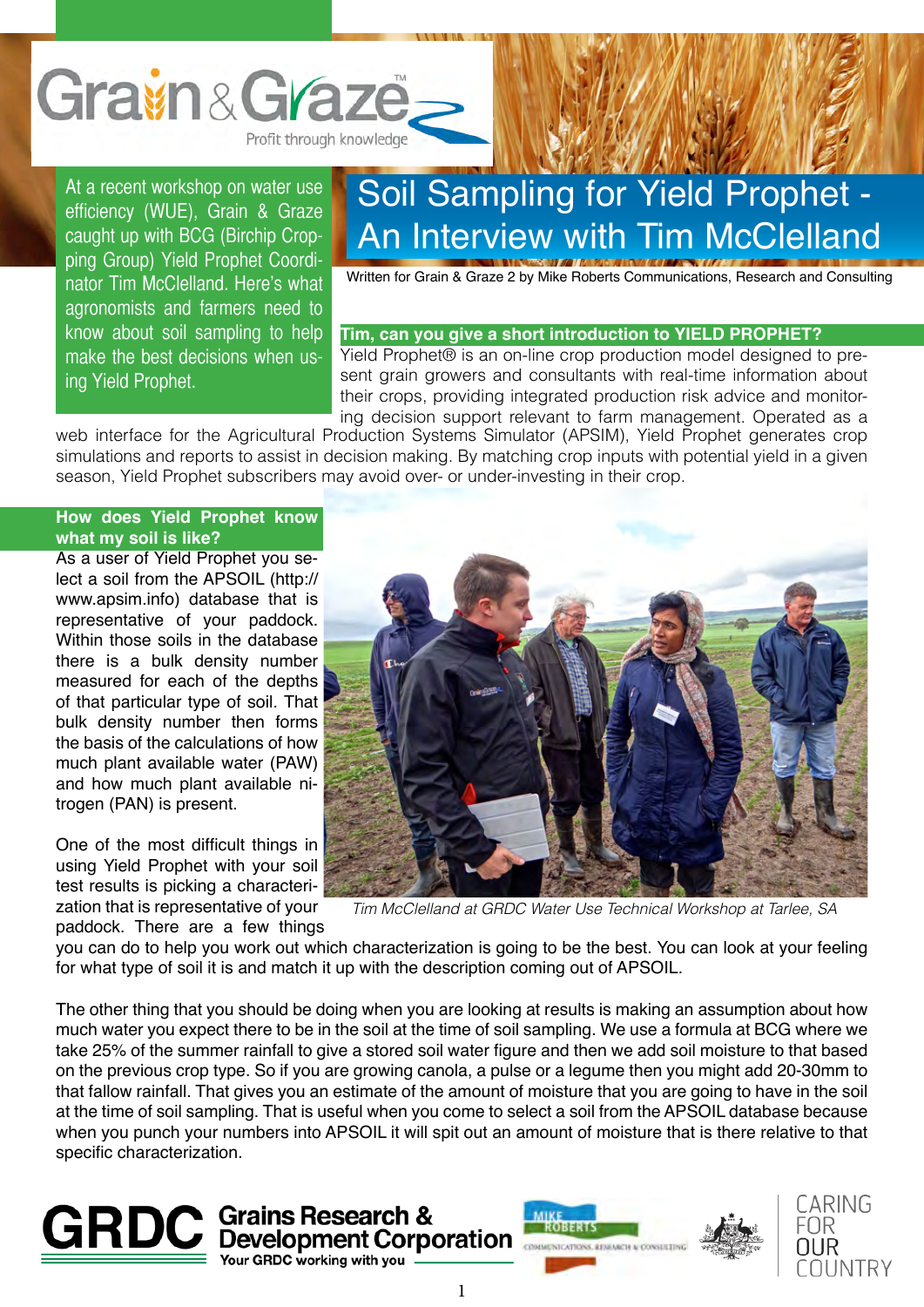

# Soil Sampling for Yield Prophet - An Interview with Tim McClelland

## **Why should you be sampling for nitrogen and water at the start of the year?**

By knowing the starting soil moisture and nitrogen content we can get an estimate of what our yield potential might be for that coming season. That can form the basis for some management decisions in season and prior to sowing as well.

## **In terms of timing, how close to sowing should you sample?**

We try to have Yield Prophet sampling completed as close to sowing as we can while still remaining practical. We have to allow enough time for the samples to be sent to the lab and then come back for you to make decisions prior to sowing your crop. Sampling close to sowing minimises any creep between your soil sampling date and the time when your crop is actually in the ground and improves the value of test results.

The length of time it takes for results to come back from the lab varies but a normal turnaround is about two weeks. On our farm we sample in late March to early April and that gives us enough time to get the results back by Anzac Day when we want to start sowing.

## **Where in the paddocks should you sample?**

Where we sample is important because Australian soils are highly variable. With Yield Prophet we recommend sampling from like zones within a paddock. If you have a number of different soil types across the paddock you want to sample from the zone that is predominant, highest yielding or the one with the greatest influence on your crop. The alternative is to sample from multiple zones. It means doubling the cost but you do have more specific information about your crop and paddock.

It is import to avoid sampling from contaminated areas. These are things like gateways, tree areas, stock camps, urine patches and animal tracks. All of those things can have a negative impact on your samples.

## **How many paddocks should you sample? How many samples per paddock?**

**GRDC** working with you

At BCG we certainly recommend the use of soil sampling across the farm. Sampling a specific selection of paddocks within a certain part of the rotation enables you to get a cross section of soil water and soil nitrogen results across the farm. A mix of different stubble types will be useful when you come to make your decisions in crop.

Ideally, the more cores you take in a paddock you sample the better, because you will have more information. But we do recognize that there is a cost associated with going out and taking samples and getting them analysed. So what we advocate at BCG when using Yield Prophet is that you use six samples across the production zone. That gives you a good balance between the cost of taking samples and the level of accuracy coming from the results.

BCG research indicates six samples is the optimum number to take in terms of efficiency. Growers should understand that with six samples there might be a 20kg margin of error in nitrogen in terms of the results that you get back.

Sample size should be about 200g of soil. While most labs request at least 200g of soil, when processing samples they only use a small portion of this (approx. 2g per analysis).





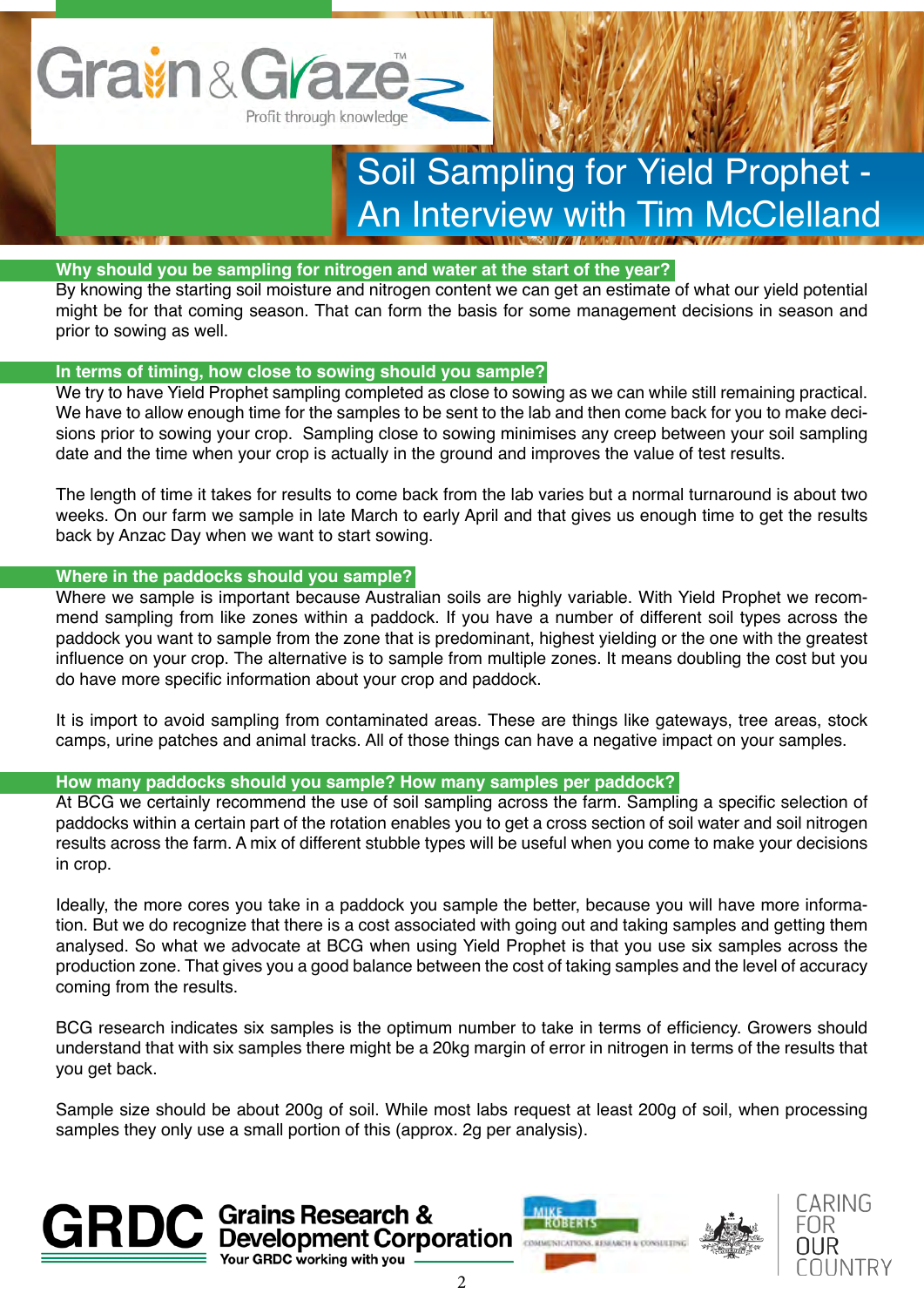

## Soil Sampling for Yield Prophet - An Interview with Tim McClelland

## **What depths do you sample at and how do you do it?**

We take six cores across the production zone or the paddock. Those samples are broken up into four different depth layers. The standard that we use is 0-10cm, 10-40cm, 40-70cm and 70-100cm. That enables us to determine the water and nitrogen resources available to our crop at the various layers as the roots move down through the profile. If you were sampling for a non Yield Prophet paddock, the standard is to do a 0-10cm and a 10-60cm sample giving you an indication of water and nitrogen in the largest part of the root zone or the part of our soil profile where our crop is going to be accessing the majority of its water and nitrogen.

The Birchip Cropping Group has a soil-sampling rig that uses a hydraulic unit combined with a hammer that samples down to 1.3m. Contact your local stock and station agent, local farming systems group or Department of Ag for the availability of this equipment. If you wish to invest and purchase one of these rigs yourself, the Soil Matters publication has a whole list of companies who can supply soil sampling rigs, bulk density kits, sampling materials and equipment that can be really useful for you.

#### **Where do you send the samples for analysis?**

There are a huge number of laboratories that test soils for their chemical and water properties across the country. You need to use labs that are ASPAC accredited to ensure accuracy of results. If you visit the ASPAC website, http://www.aspac-australasia.com, they have a list of all the labs across the country and what they are accredited to test for.

## **Sampling for soil water?**

Knowing how much water is in our soil is really helpful for us to work out the yield potential of our crop. Many commercial labs offer a service to give you the water content of the soil but there are some problems associated with that. To get the samples to those labs we need to package them in plastic bags and send them through the post. When you do that, the soils often sweat in those bags and that can change the water content that is coming out of those soil test results once they get to the lab.

To overcome this problem, BCG and Yield Prophet recommend that you do your own soil moisture analysis. This involves getting some paper bags, going out and taking the cores, putting the soil samples into the bags and weighing them. Taking scales with you out into the field means that you can weigh them on the spot and then you can write the weight of the soil on the bag straight away. That way you are not leaving any opportunity for moisture to evaporate, disappear and give you misleading results.

Once you have taken those samples and they are in the paper bags you can take them to the lab. Alternatively, you can take them back home and dry them down in an oven for two days at roughly 100 degrees and re-weigh them. Not everyone is equipped with those facilities but certainly there are lots of farming systems groups and your Departments of Ag in each state who are.







CARING

**IINTRY** 

FNR